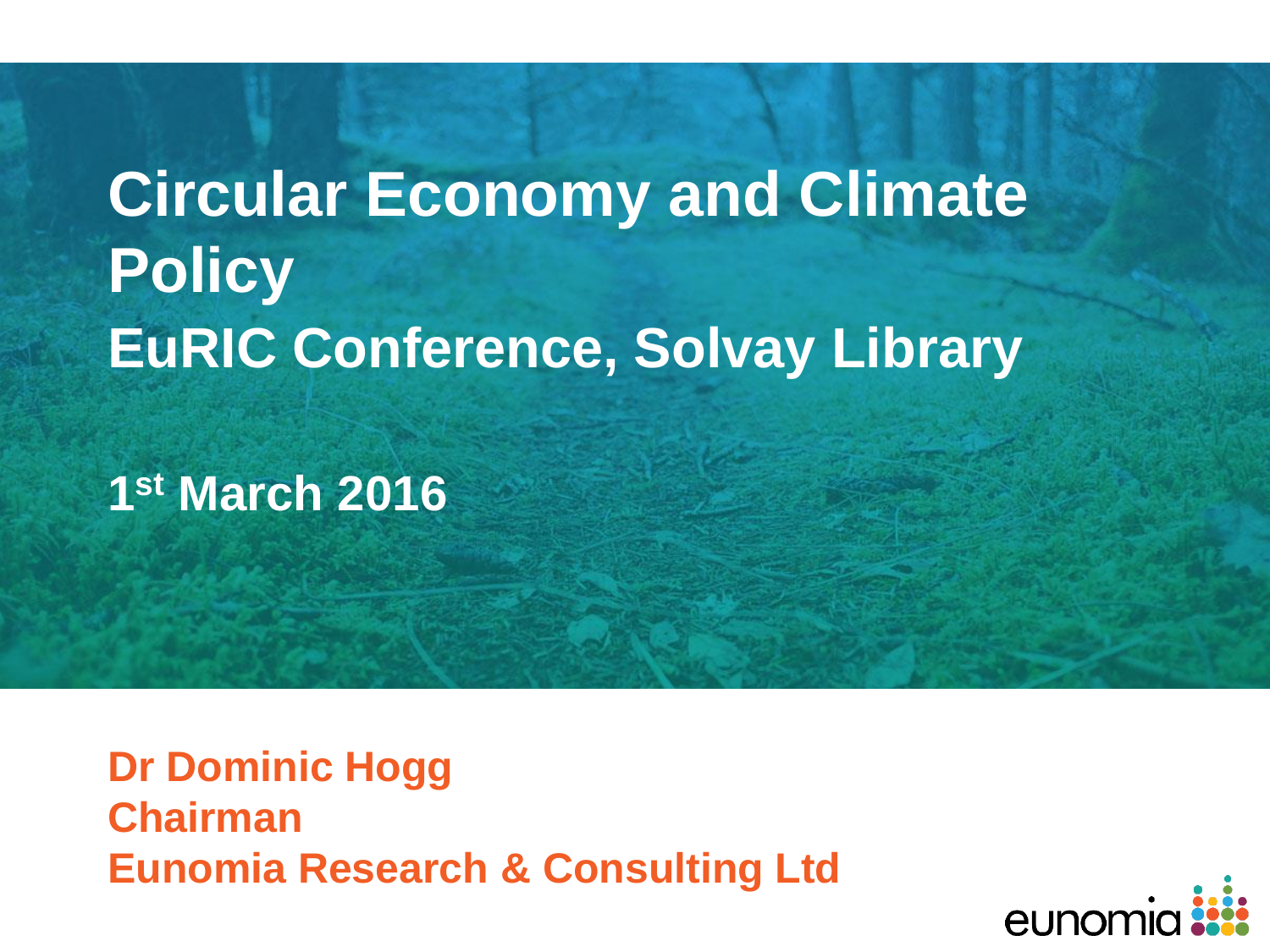# **GHG Impacts (negative = GHG reductions)**



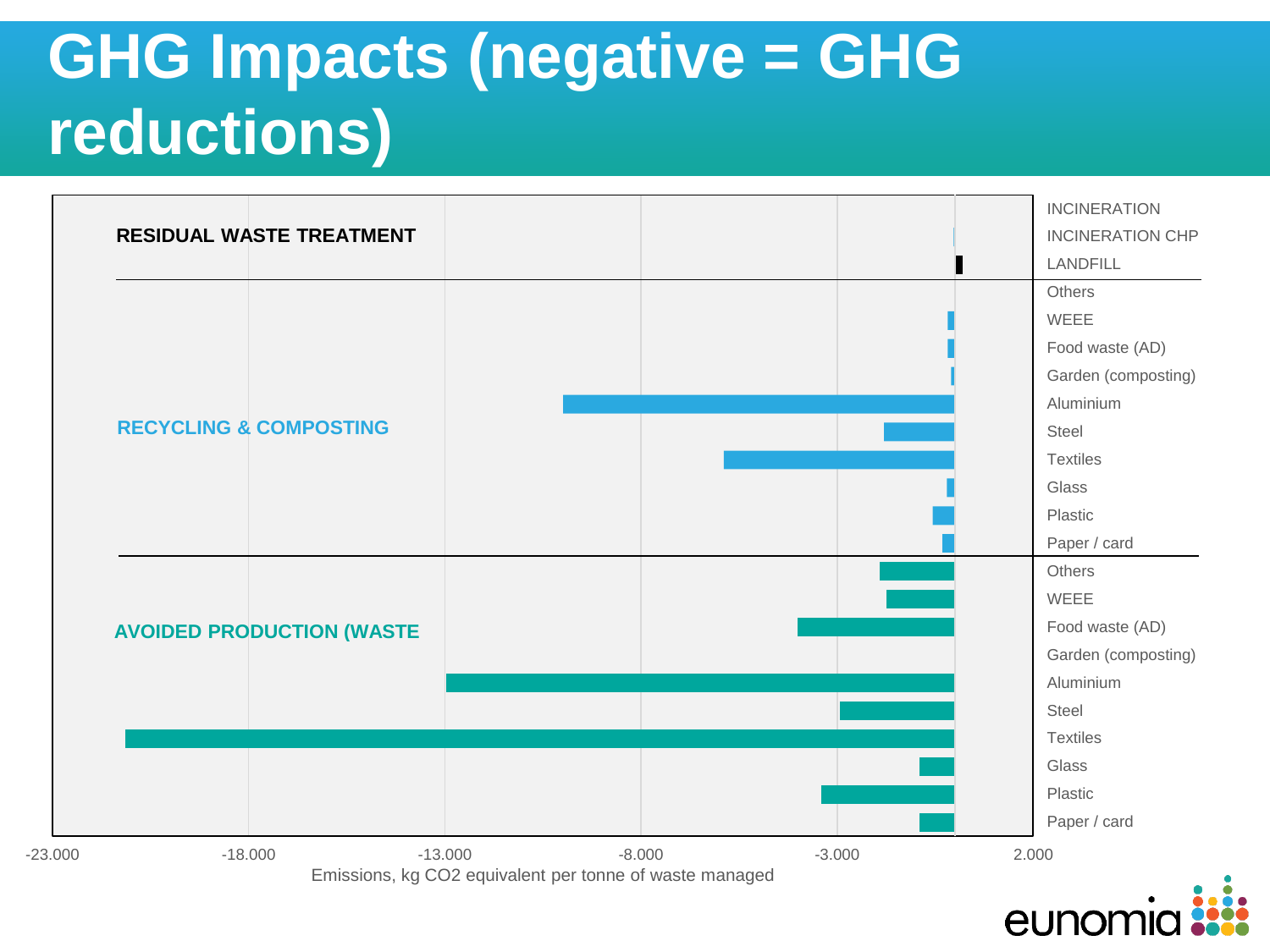## **EU-28 – Previous CE Package**



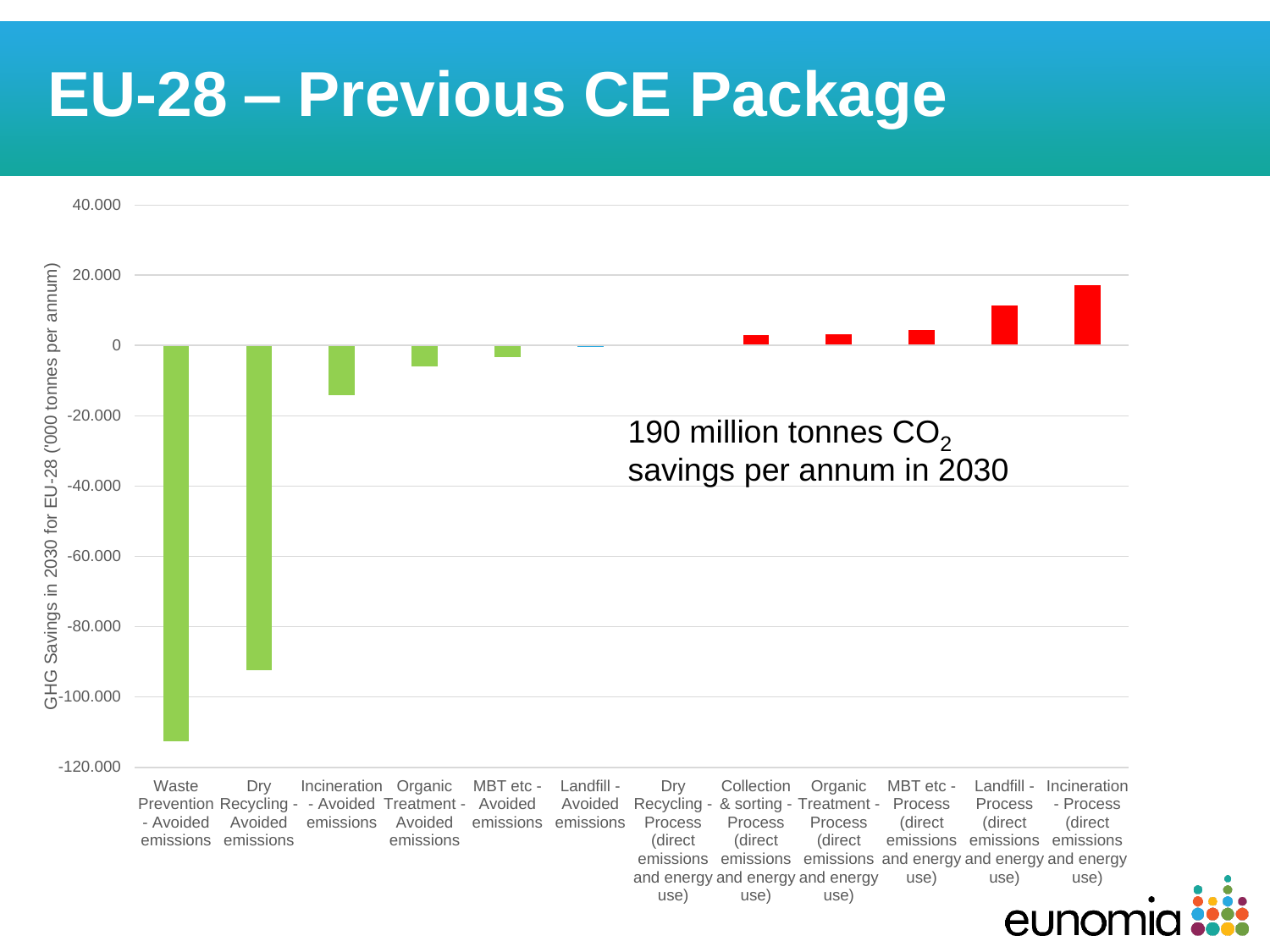# **External Benefits of Recycling**



*Source: Eunomia*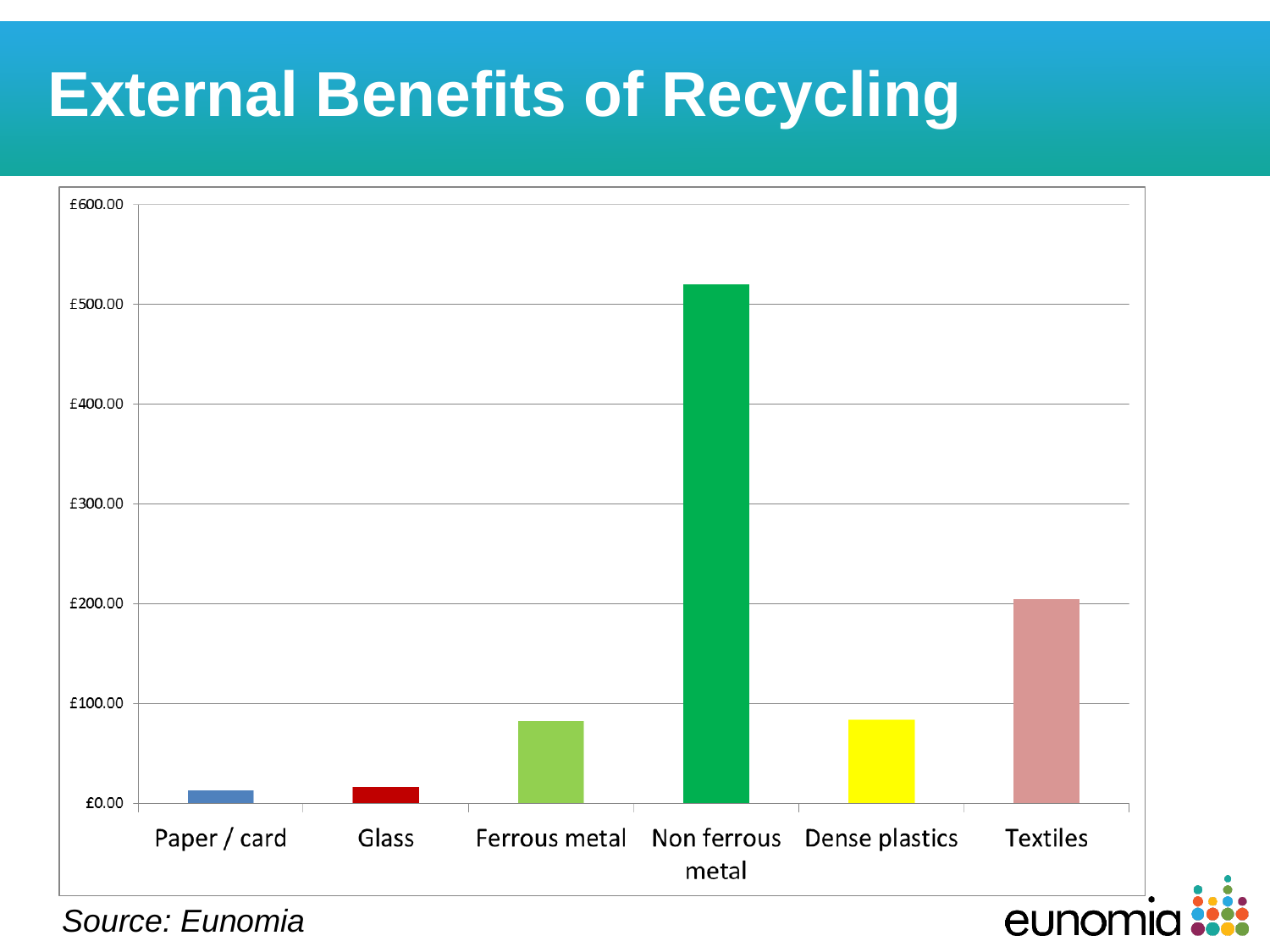# **Renewables Policy**

 **Reconsider support mechanisms for renewable energy**

**Discontinue support for all forms of energy from residual waste**

 **Withdrawal of support for the utilisation, directly, of harvested biomass for renewable energy generation / renewable fuels**

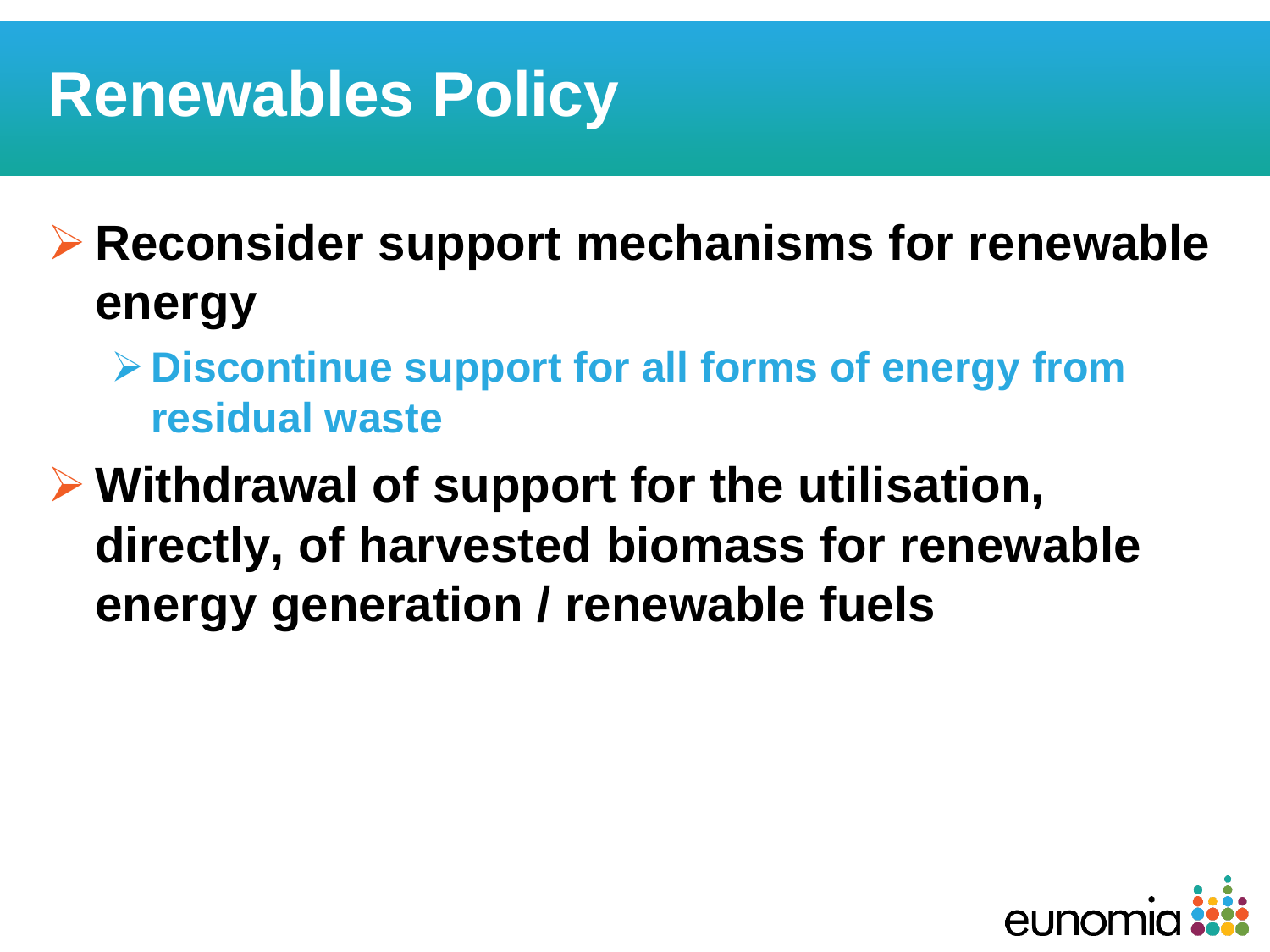# **Climate Change Policy**

#### **Revise inventories for GHGs:**

- **In the 'waste' section of the inventory, the estimated GHG benefits of recycling activity (including where materials collected for recycling are exported), and**
- **In the Industry chapter, the extent to which industries make use of recycled materials (and the implied level of emissions saving).**
- **Integrate 'waste' within the framework of European policies to tackle climate change. Either:**
	- **Integration within the EU-ETS; or**
	- **Through the Effort Sharing Decision.**

**Ensure benefits of recycling and preparation for reuse were adequately recognised**

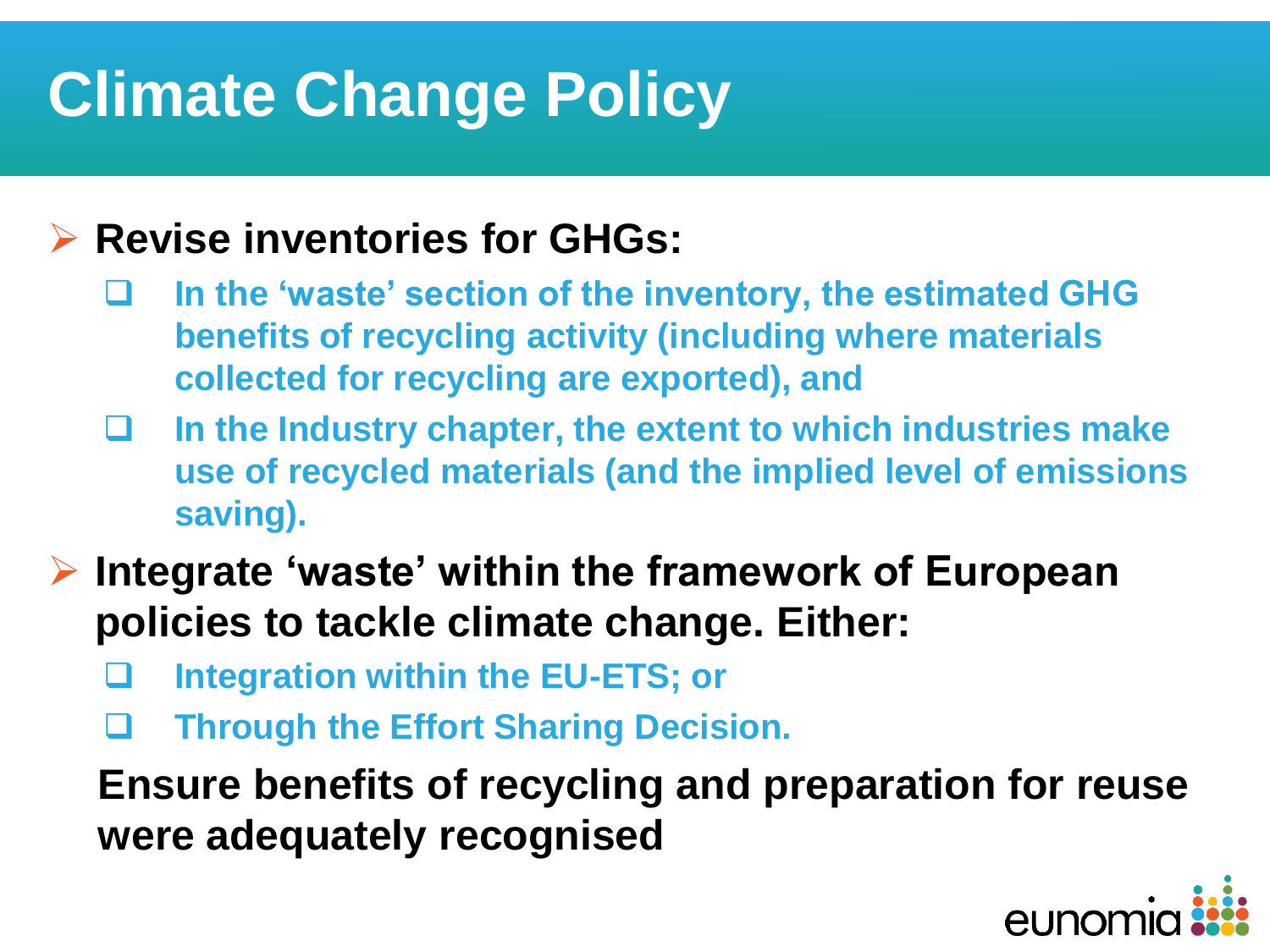# **Commodity Prices as a Driver?**



1 Based on arithmetic average of 4 commodity sub-indices: food, non-food agricultural items, metals, and energy; 2011 prices based on average of first eight months of 2011.

SOURCE: Grilli and Yang; Pfaffenzeller; World Bank; International Monetary Fund; Organisation for Economic Co-operation and Development statistics; UN Food and Agriculture Organization; UN Comtrade; Ellen MacArthur Foundation circular economy team.



#### Source: Mckinsey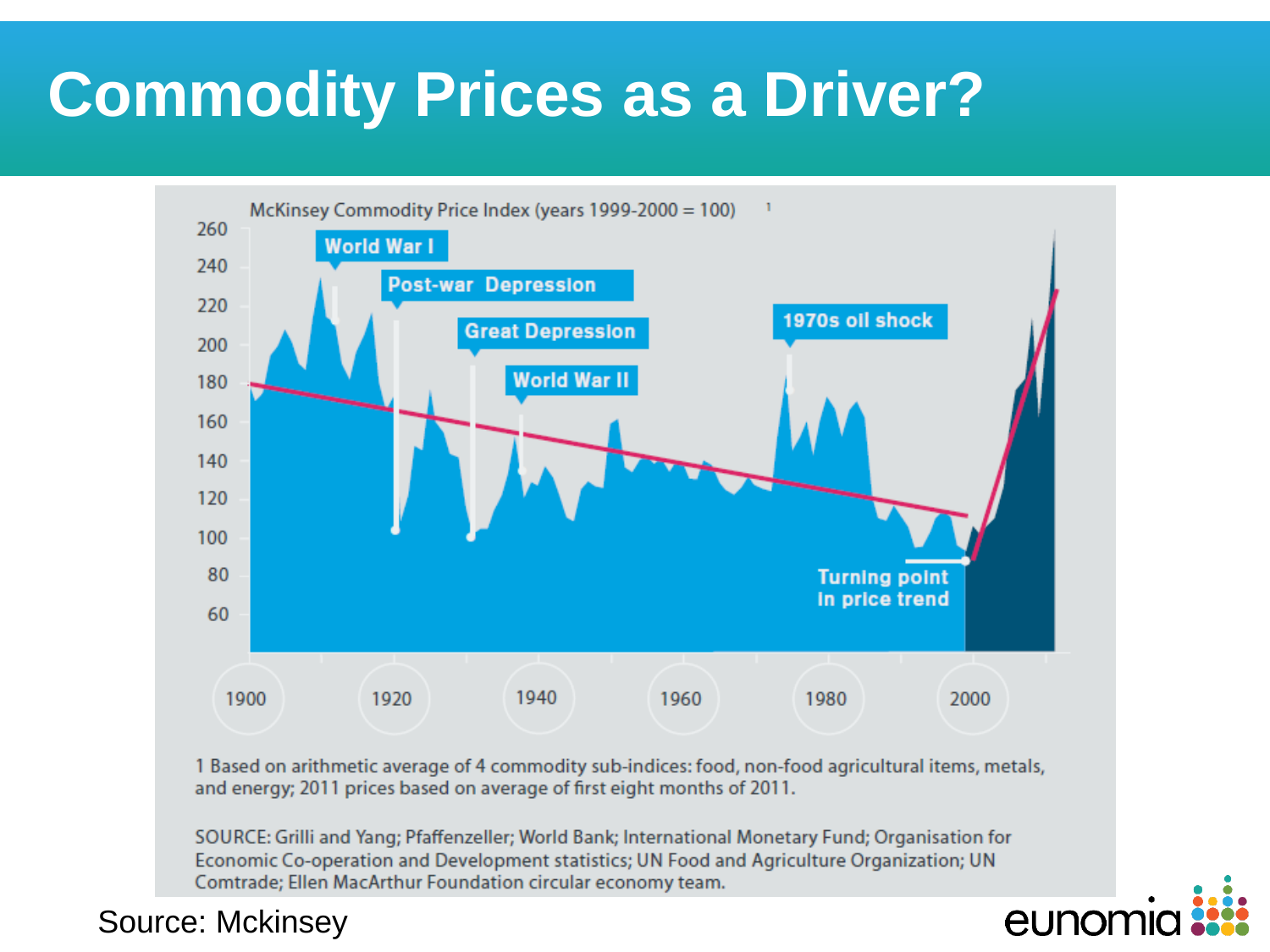

*José Antonio Ocampo (2013) Super-cycles of Commodity Cycles of Commodity Prices Since the Mid-nineteenth Century, Presentation at the IMF, March 20 2013.*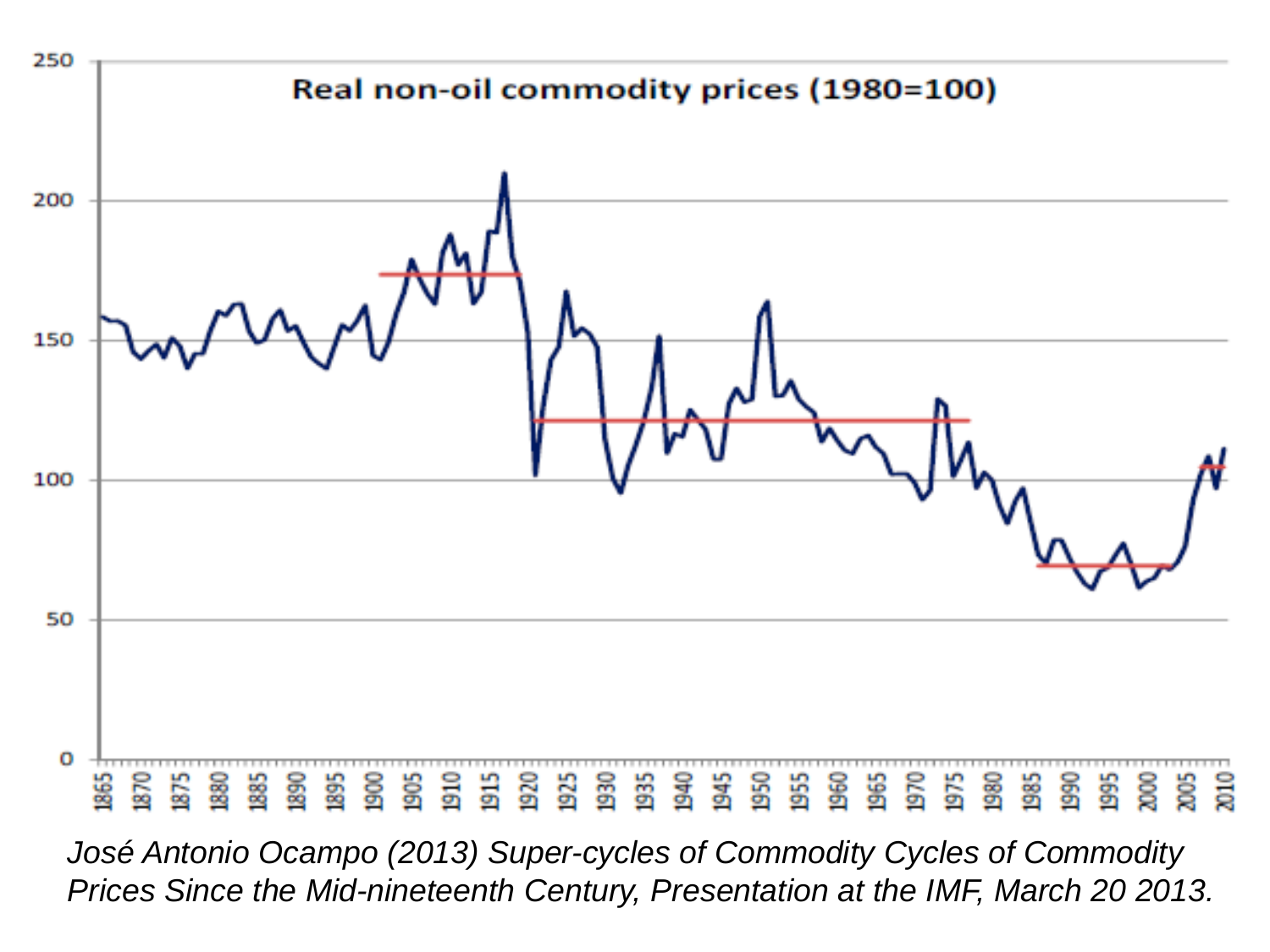#### **Since Jan 2012**



Source: IMF (Index, Jan 2005=100)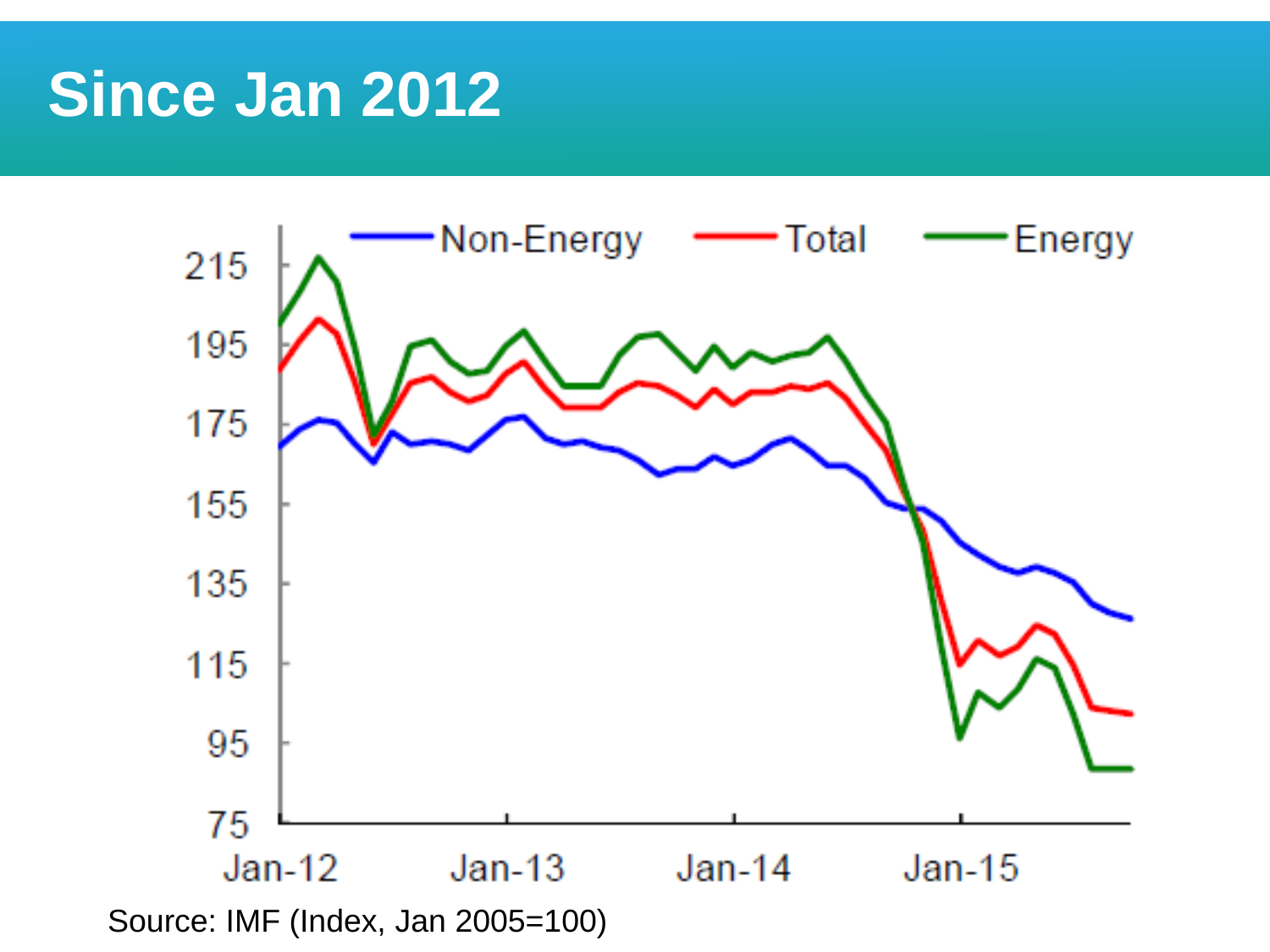# **Iron Ore Prices Since Jan 2005 (\$/ton)**

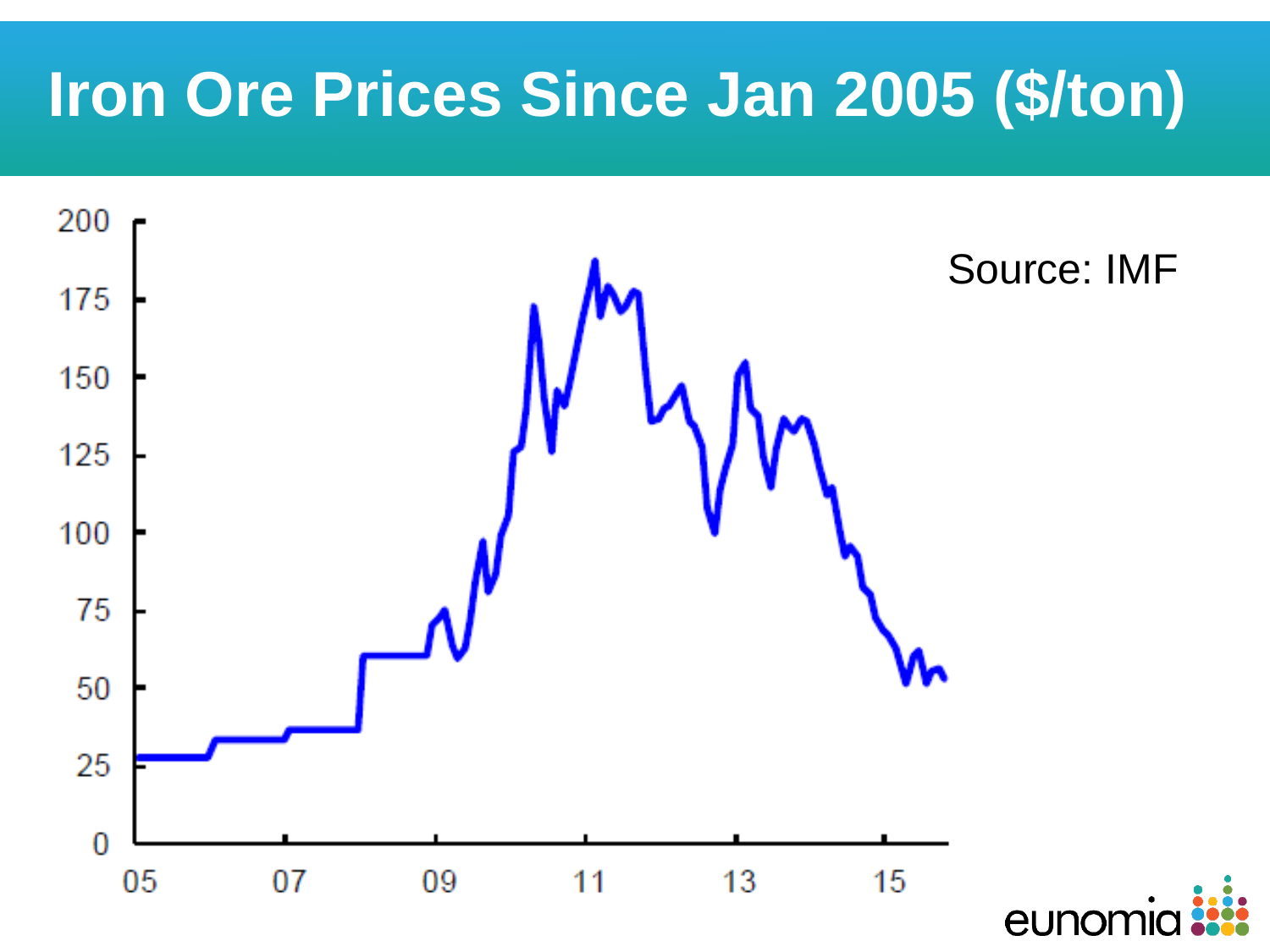# **Supply Side - Landfill and Incineration Taxes**



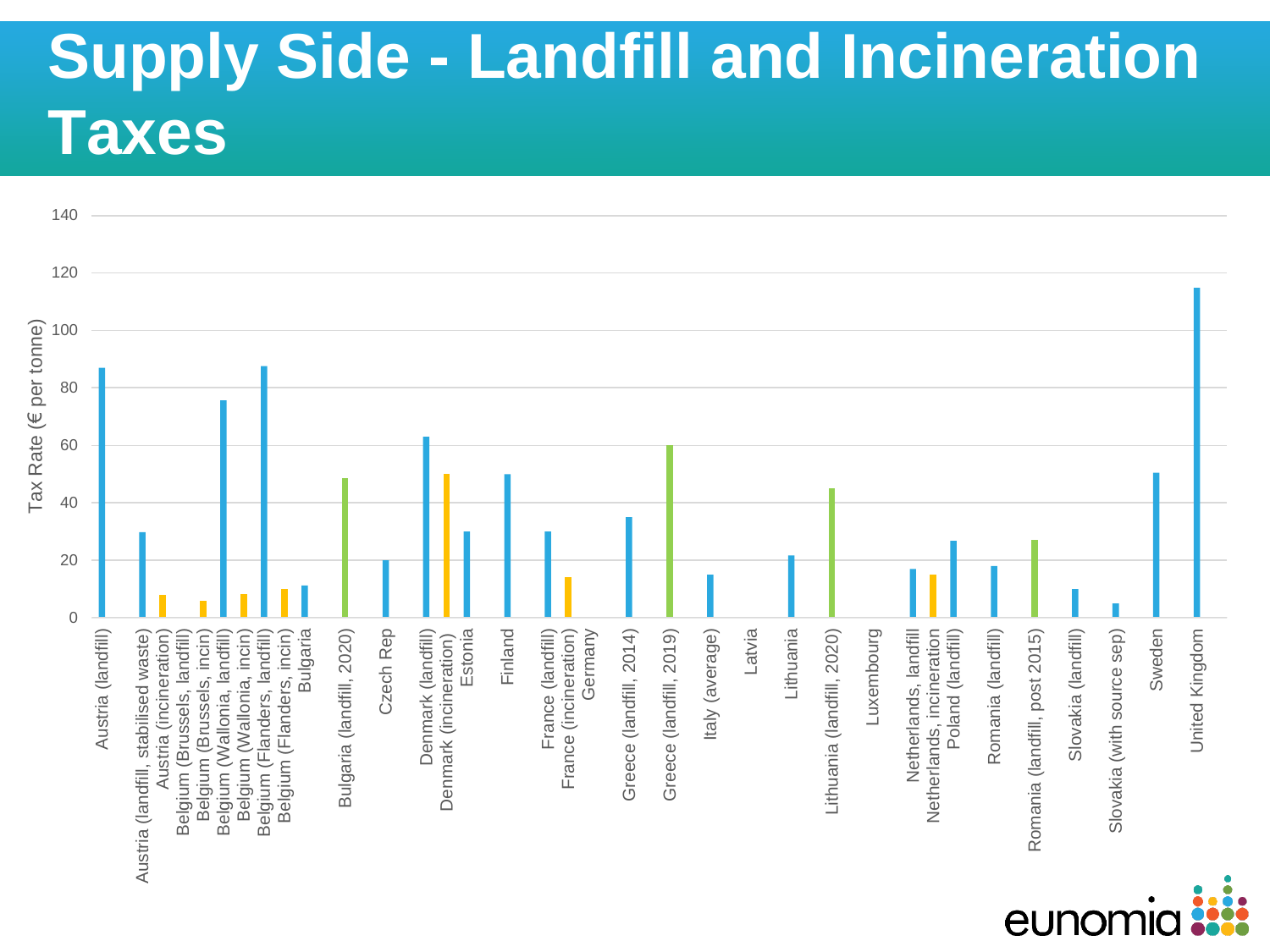

#### **Green Public Procurement**

**Services, not products?**

**EPR** 

#### **Producers take risk on material values)**

- **Stabilisation funds**
- **Resource taxation**

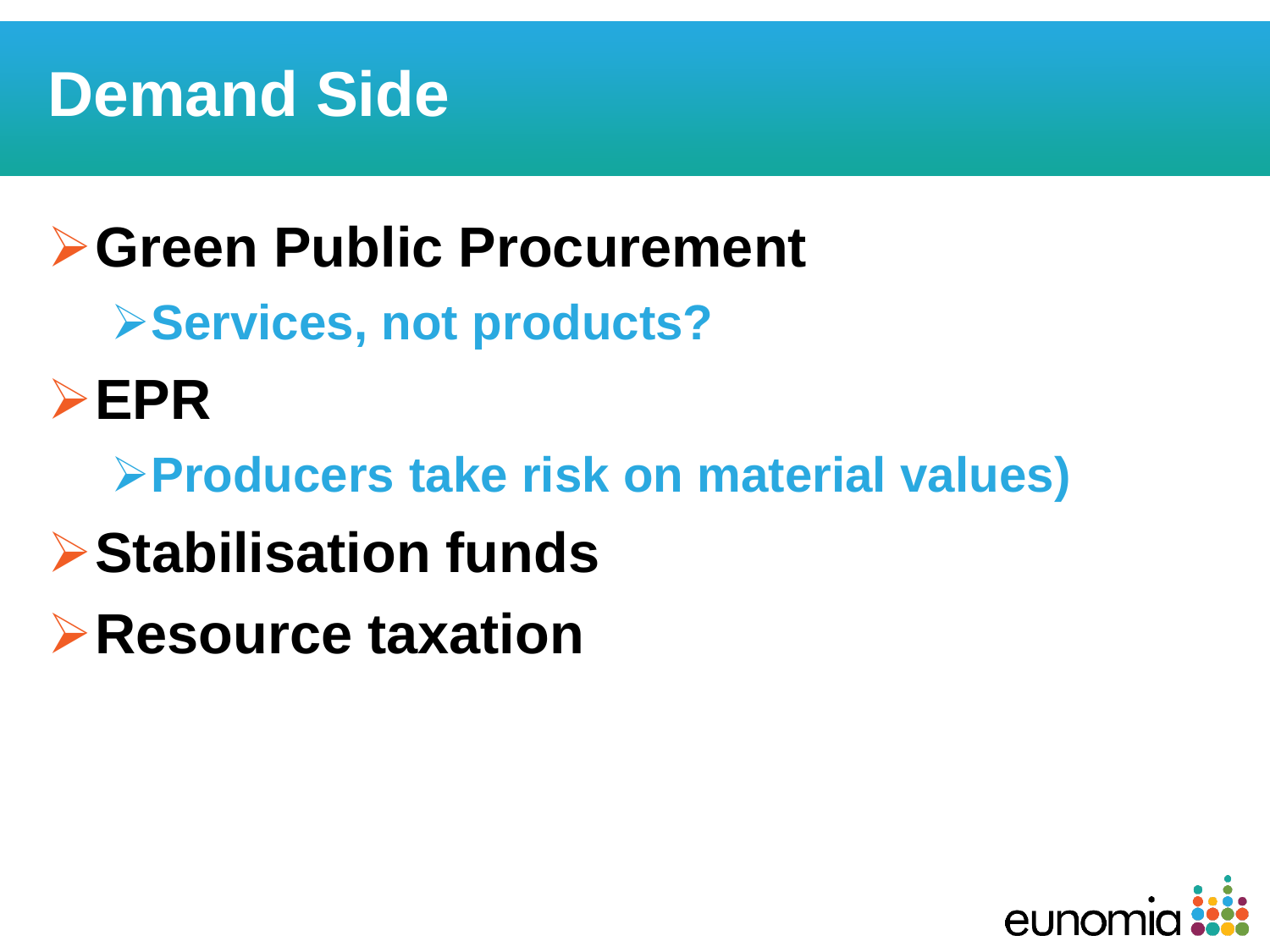# **Resource Taxation**

- **'Only things of relatively low value that aren't widely traded'**
- **Aggregates**
	- **UK**
	- **Austria (regional)**
	- **Denmark**
	- **Sweden**
	- **Belgium (Flanders)**
	- **Italy (regional)**
	- **France (part of TGAP)**
	- **Latvia**
	- **Lithuania**
	- **Estonia**
	- **Slovenia**
	- **Czech Rep ('fees')**
	- **Hungary (royalties)**

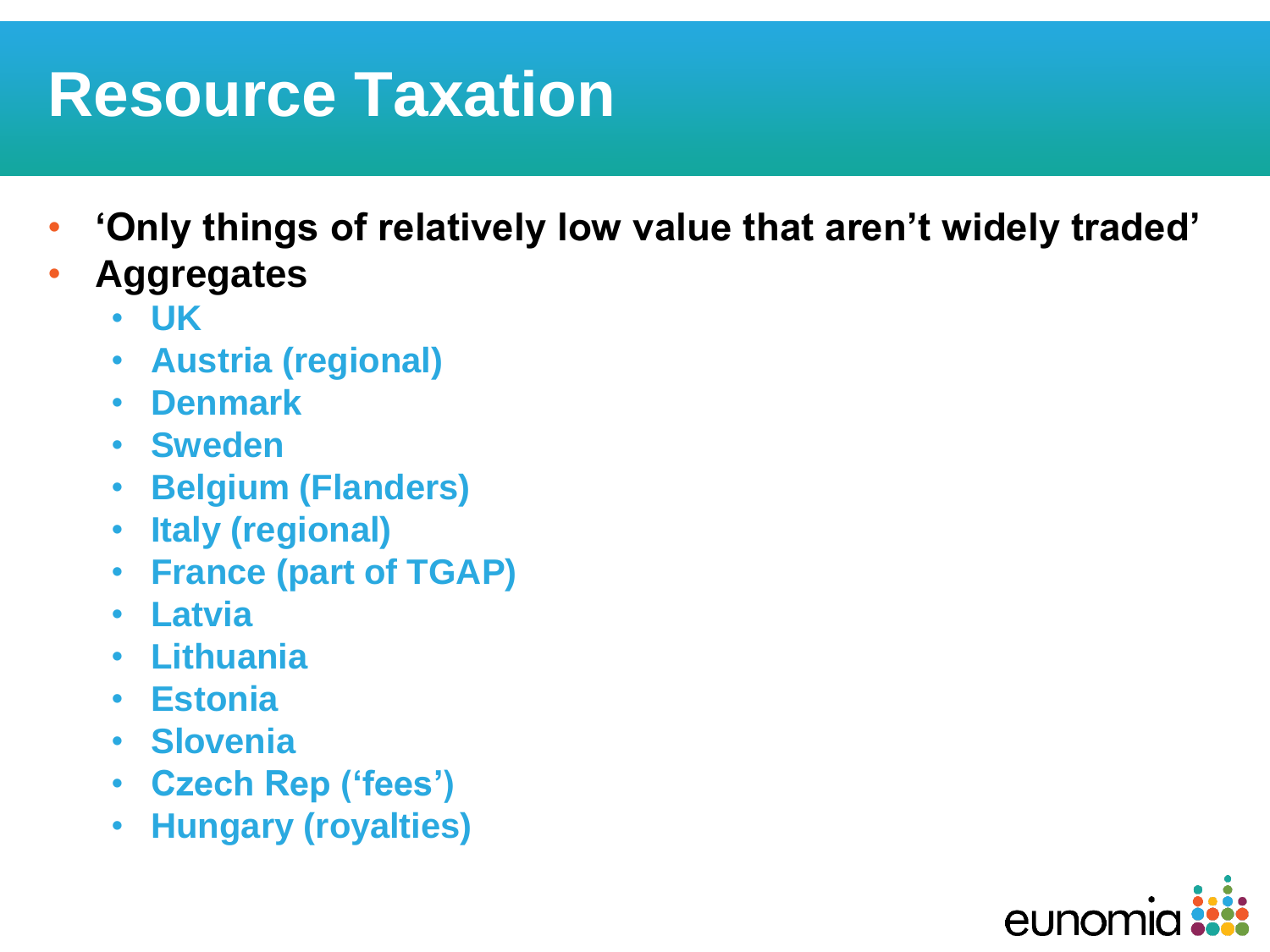# **Resource Taxation**

- **Others**
	- **Peat (Austria (regional), Estonia, Latvia, Lithuania)**
	- **Amber (Lithuania)**
	- **Portland cement (Malta)**
	- **Oil shale (Estonia)**
	- **Phosphate rock (Estonia)**
	- **Crude oil, superior quality coal, low quality coal, uranium, thorium and other extractive activities (Romania)**
	- **Medicinal mud (Latvia)**
	- **Disposable cutlery (Belgium)**
	- **Plastic bags (many)**
	- **ODCs / CFCs (Czech Rep, Denmark, Latvia, Slovenia, Spain)**
	- **Land use change (Czech Rep)**
	- **PVC (Denmark)**
	- **Pesticides (Denmark)**
	- **N-Fertilisers (Denmark)**

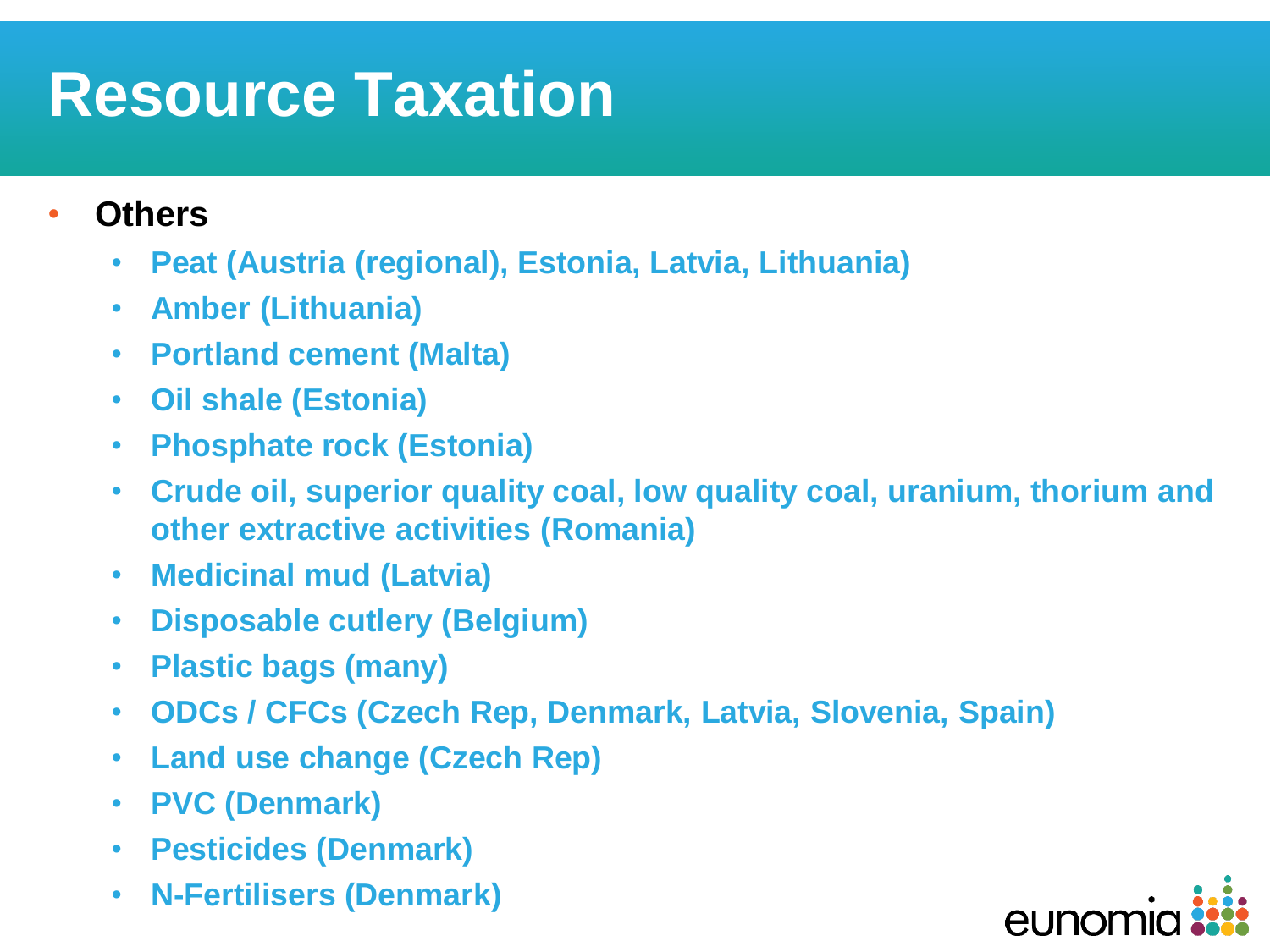### **Resource Taxation**

- **Others (cont/)**
	- **Phosphate in feed (Denmark)**
	- **Batteries (Denmark)**
	- **Edible park snails (Latvia)**
	- **Tyres (many)**
	- **Mattresses / bedding (Malta)**
	- **Packaging (not always widely applied as taxes)**
	- **Packaging prevention levy (Belgium)**
	- **Chewing gum (Malta)**
	- **Soil pollution taxes (Aragon, Spain)**
	- **Transmission lines / mobile masts (Asturias, Canary Islands, La Rioja (Spain))**
	- **Water (not just 'charges')**
	- **Snow guns (water use) (Austria (regional)**

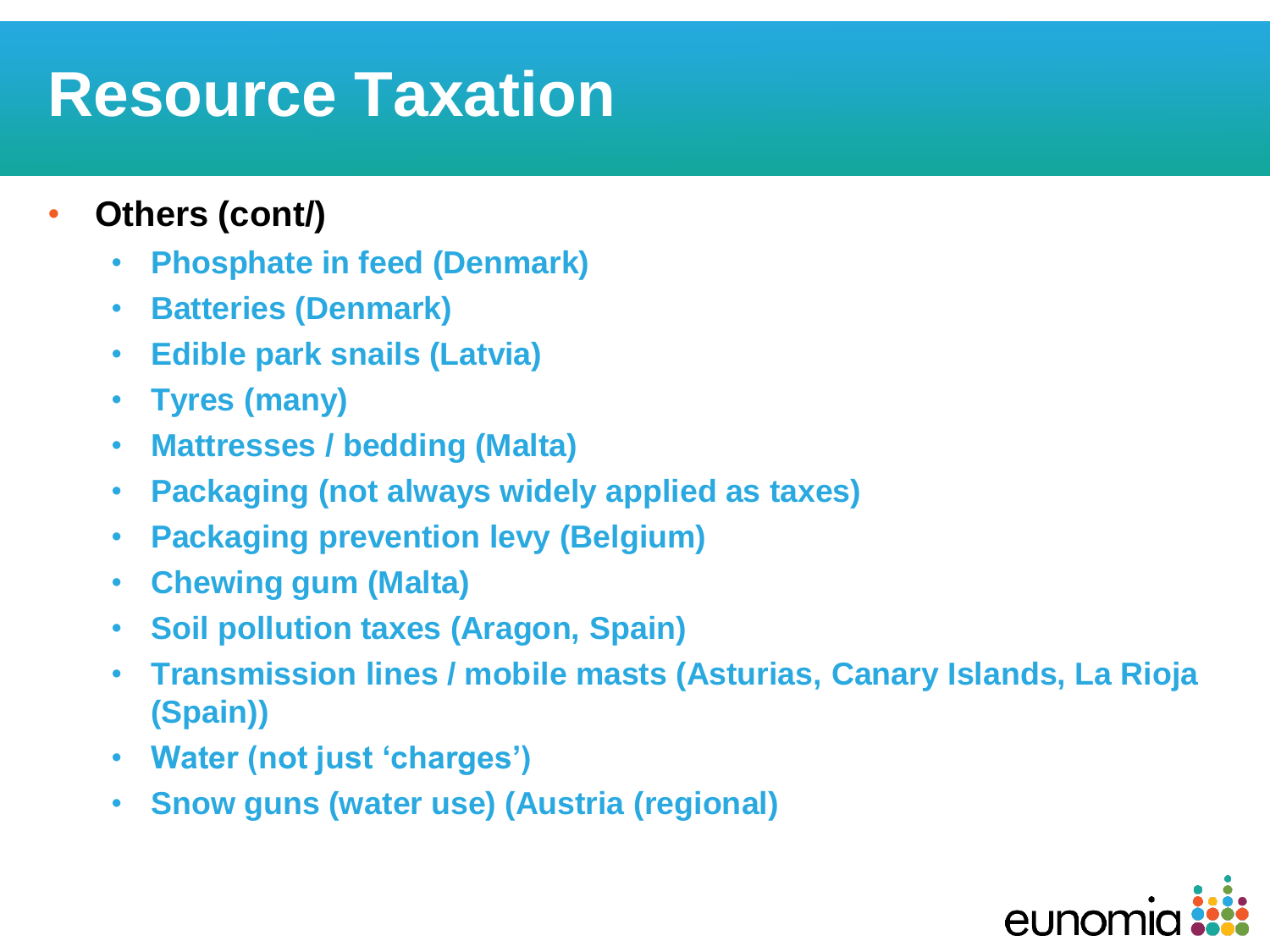# **An EU Wide Resource Tax**

- **Differentiates:**
	- **By material type**
- **Targets:**
	- **Everything**
		- **Ores**
		- **Raw materials**
		- **Packaging**
		- **Products**
- **Paid by all those purchasing the above, or the first importer**eunor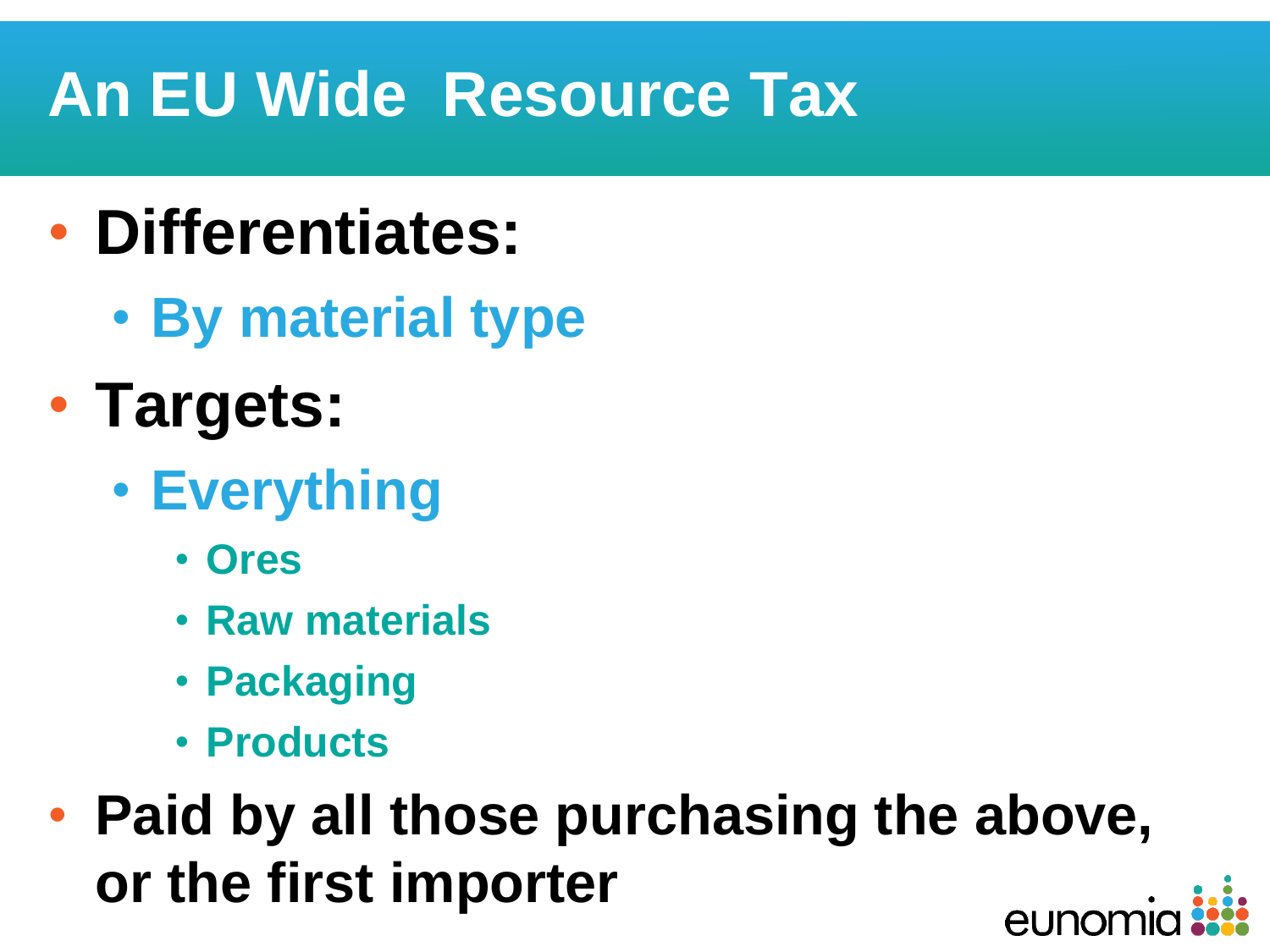# **Dealing with Competitiveness**

- **Border tax adjustment**
	- **Main reason for EU-wide application**
	- **WTO compatible if:**
		- **Equal treatment (not trade distorting)**
		- **Fair**
		- **Mechanisms for producers to demonstrate superior performance….**
		- **…. verification mechanism required**
- **Overcomes one of the main drawbacks of ETS**
	- **No argument for exemptions related to 'leakage'**
	- **Energy intensive industries covered**

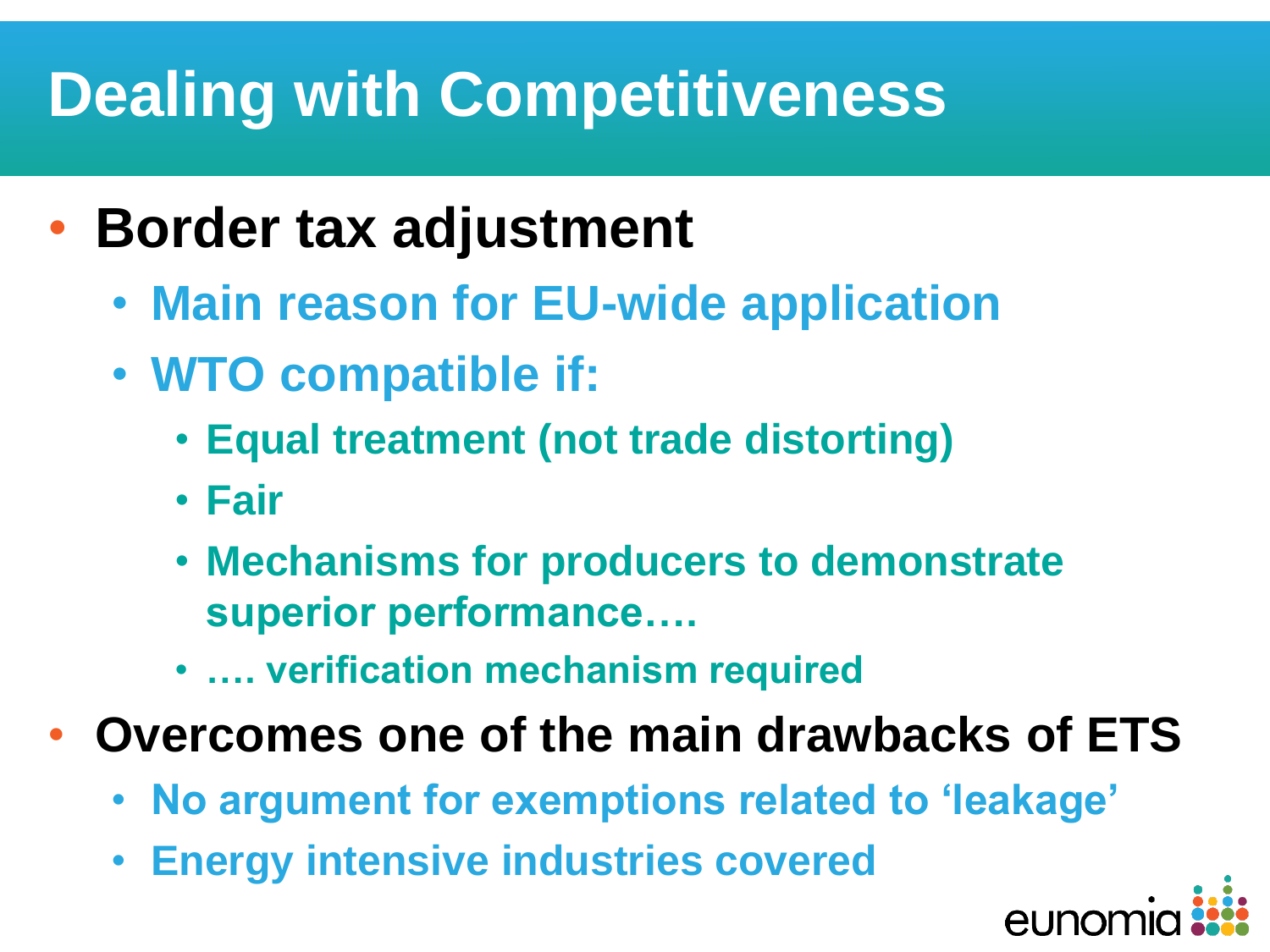# **What's the Prize?**

- **Reduced resource consumption**
- **Increased use of secondary materials relative to primary**
- **Enhanced commercial logic of CE business models**
- **Potential source of revenue for funding natural capital**
- **Stimulates system-wide change**
- **Greater certainty in driving change (taxes are not so volatile as prices!)**